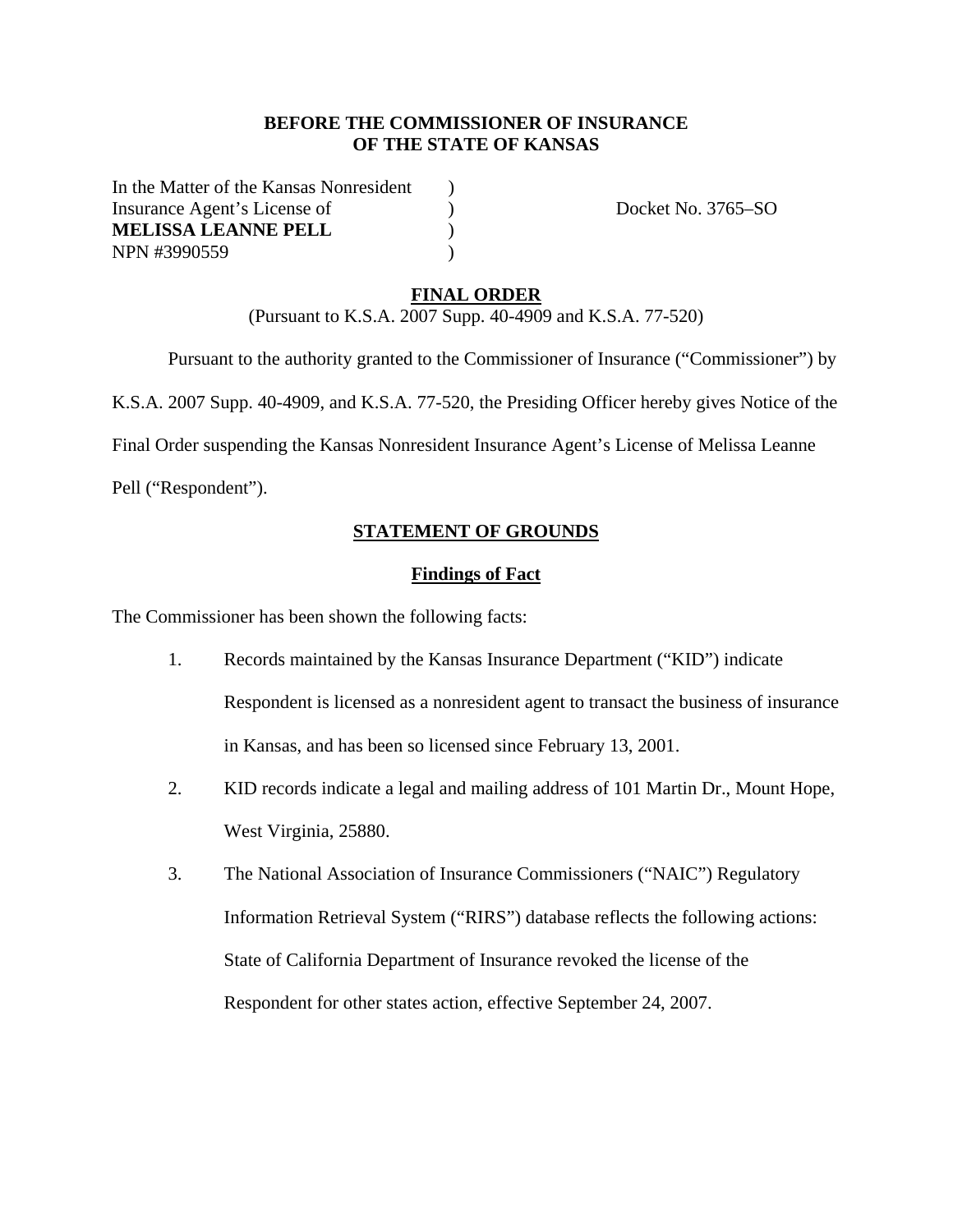- 4. Ms. Pell timely requested a hearing in the above-captioned matter. As a result a Notice of Hearing was sent to Ms. Pell on March 18, 2008 informing her of the date and time of the pre-hearing conference of May 1, 2008 at 10:00 a.m.
- 5. Petitioner mailed a copy of a blank pre-hearing questionnaire and a letter listing the date and time of the hearing of May 1, 2008 at 10:00 a.m., to the Respondent on March 18, 2008.
- 6. On March 31, 2008, Ms. Shawna Lily contacted the attorney for KID concerning the hearing date.
- 7. There is no record of Ms. Pell either by writing or by oral request, requesting that he hearing be conducted by telephone.
- 8. Ms. Pell had not submitted her pre-hearing questionnaire as required.
- 9. On May 1, 2008 at 10:00 a.m., Ms. Pell failed to appear either in person or by telephone at the Hearing in the above-captioned matter.
- 10. KID moved for the issuance of a proposed default order pursuant to K.S.A. 77- 520 granting the Summary Order.
- 11. KID's request was granted.
- 12. The Summary Order is hereby granted and incorporated into this order as if set forth therein. Respondent violated K.S.A. 2007 Supp. 40-4909(a)(9) and K.A.R. 40-7-9 as alleged in the Summary Order.
- 13. Respondent's Kansas nonresident insurance agent's license is hereby suspended until payment of the fine as stated in the Summary Order.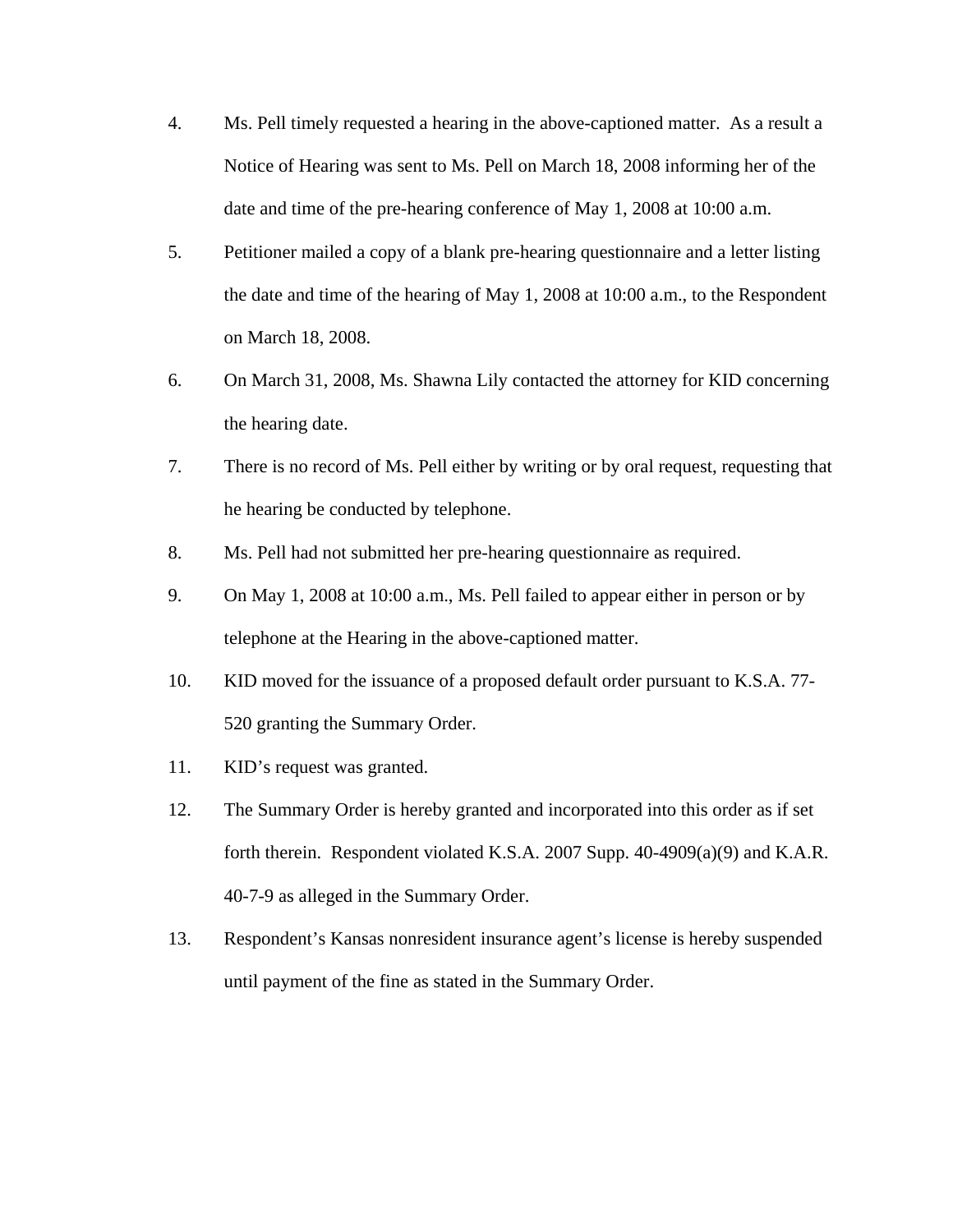14. A Notice of Proposed Default Order was mailed to Melissa Pell at her last registered address on May 5, 2008, no Motion to Vacate has been filed with the Kansas Insurance Department.

## **Applicable Law**

- 15. K.S.A. 77-520 provides, in pertinent part:
	- (a) If a party fails to attend or participate in a prehearing conference, hearing or other stage of an adjudicative proceeding, the presiding officer may serve upon all parties written notice of a proposed default order, including a statement of the grounds.
	- (b) Within seven days after service of the proposed default order, the party against whom it was filed may file a written motion requesting that the proposed default order be vacated and stating the grounds relied upon. During the time within which a party may file a written motion under this subsection, the presiding officer may adjourn the proceedings or conduct them without the participation of the party against whom a proposed default order was issued, having due regard for the interests of justice and the orderly and proper conduct of the proceedings.
	- (c) The proposed default order shall become effective after expiration of the time within which the party may file a written motion under subsection (b) unless a written motion to vacate the order is filed with the agency within such time. Upon receipt of a motion to vacate a proposed default order, the presiding officer shall either vacate the proposed order or issue the default order as proposed. If the presiding officer issues a default order as proposed the order shall become effective upon service.
	- (d) After a default order becomes effective, the presiding officer shall conduct any further proceedings necessary to complete the adjudication without the participation of the party in default and shall determine all issues in the adjudication, including those affecting the defaulting party.
- 16. K.S.A. 40-4909 states, in pertinent part:
	- (a) The commissioner may deny, suspend, revoke, or refuse renewal of any license issued under this act if the commissioner finds that the applicant or license holder has:
		- (2) Violated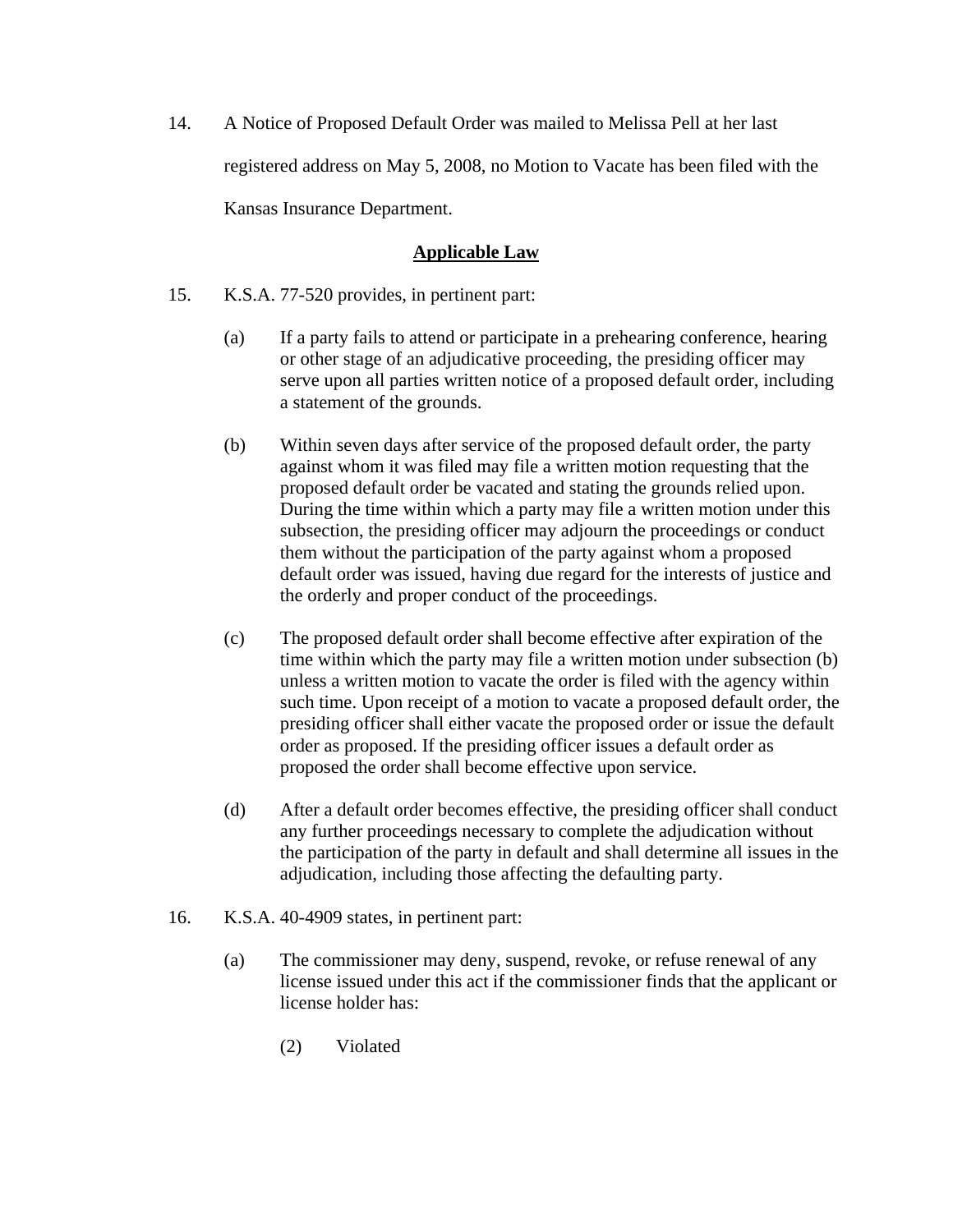- (A) Any provision of chapter 40 of the Kansas Statutes Annotated, and amendments thereto, or any rule and regulation promulgated thereunder;
- (C) any insurance law or regulation of another state;
- (9) Had an insurance agent license, or its equivalent, denied, suspended or revoked in any other state, district or territory.
- (b) In addition, the commissioner may suspend, revoke or refuse renewal of any license issued under this act if the commissioner finds that the interests of the insurer or the insurable interests of the public are not properly served under such license.
- (h) in lieu of taking any action under subsection (a), the commissioner may:

(2) issue an order imposing an administrative penalty up to a maximum of \$500 for each violation . . . unless such person knew or should have known that the violative act could give rise to disciplinary action under subsection (a). If such person knew or reasonably should have known the violative act could give rise to any disciplinary proceeding . . . the commissioner may impose a penalty up to a maximum of \$1000 for each violation . . . .

- 17. KA.R. 40-7-9 states, in pertinent part: Each person licensed in this state as an insurance agent shall report the following to the commissioner of insurance within 30 days of occurrence:
	- (a) Each disciplinary action on the agent's license or licenses by the insurance regulatory agency of any other state or territory of the United States.

### **Conclusions of Law**

The Commissioner has jurisdiction over Respondent as well as the subject matter of this

proceeding and such proceeding is held in the public interest.

18. The Commissioner finds, pursuant to K.S.A. 77-520, that Respondent is in default

for failure to appear at the May 1, 2008 hearing in the above-captioned matter.

## **IT IS THEREFORE ORDERE BY THE COMMISSIONER OF INSURANCE THAT** the

Kansas Nonresident Insurance Agent's License of MELISSA LEANNE PELL is hereby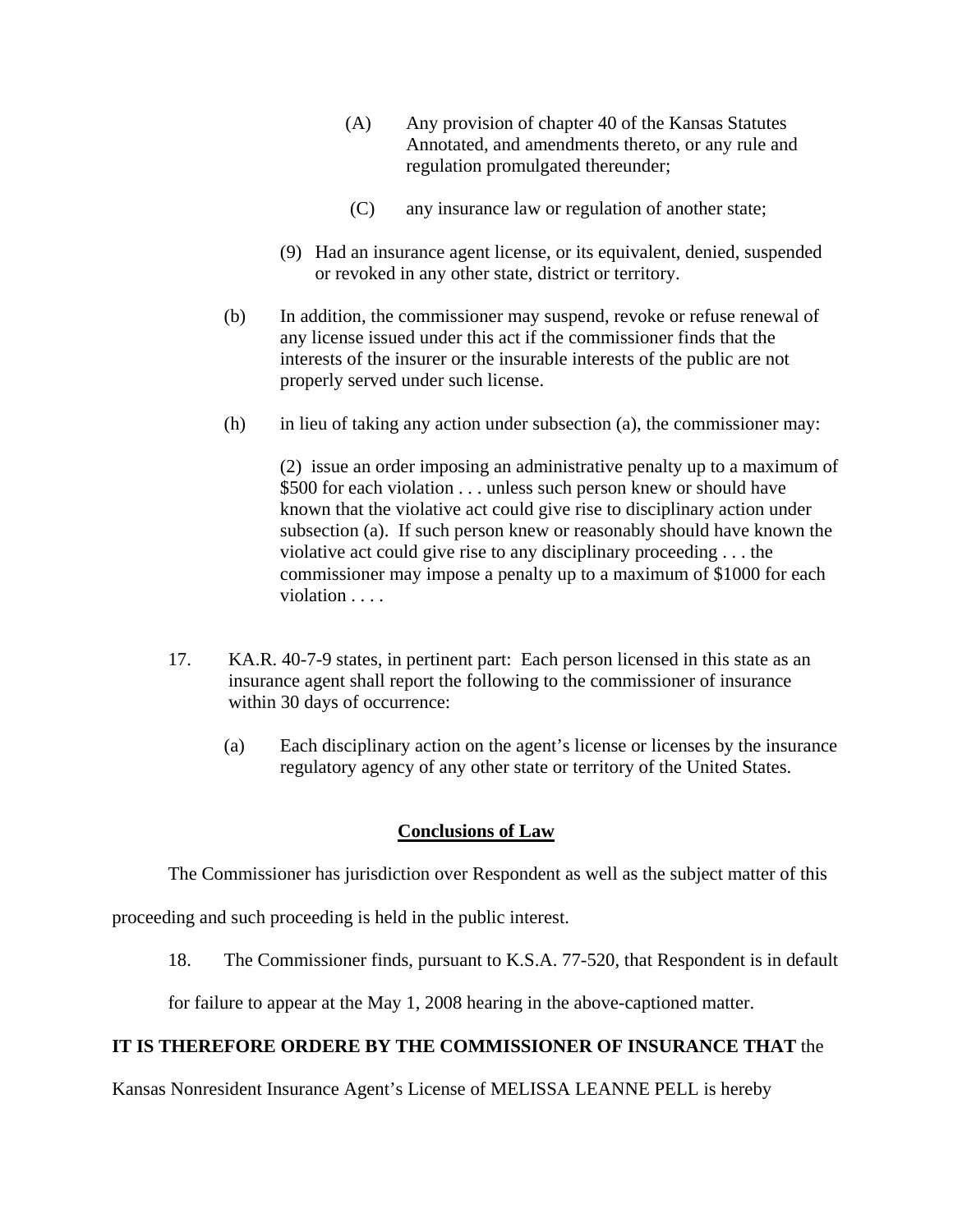**SUSPENDED on the effective date of this order until such time as the penalty is paid in full**.

# **NOTICE OF RIGHTS**

Pursuant to K.S.A. §77-601 et seq. Melissa Pell is entitled to judicial review of this Final

Order. The petition for judicial review must be filed within thirty (30) days of service of this

Final Order (Plus three (3) days for service by mail pursuant to K.S.A. §77-531). In the event,

Melissa Pell files a petition for judicial review pursuant to K.S.A. §77-613(e), the Agency

Officer to be served on behalf of the Kansas Insurance Department is:

John W. Campbell, General Counsel Kansas Insurance Department 420 S.W. 9th Street Topeka, Kansas 66612

# **IT IS SO ORDERED THIS \_3rd\_ DAY OF JUNE, 2008, IN THE CITY OF TOPEKA, COUNTY OF SHAWNEE, STATE OF KANSAS.**



 $\frac{1}{s}$   $\frac{1}{s}$   $\frac{1}{s}$  Robert M. Tomlinson Robert M. Tomlinson Assistant Commissioner of Insurance/Hearing Officer

Prepared By:

 $\angle$ s/ Stacy R. Bond $\angle$ Stacy R. Bond Staff Attorney